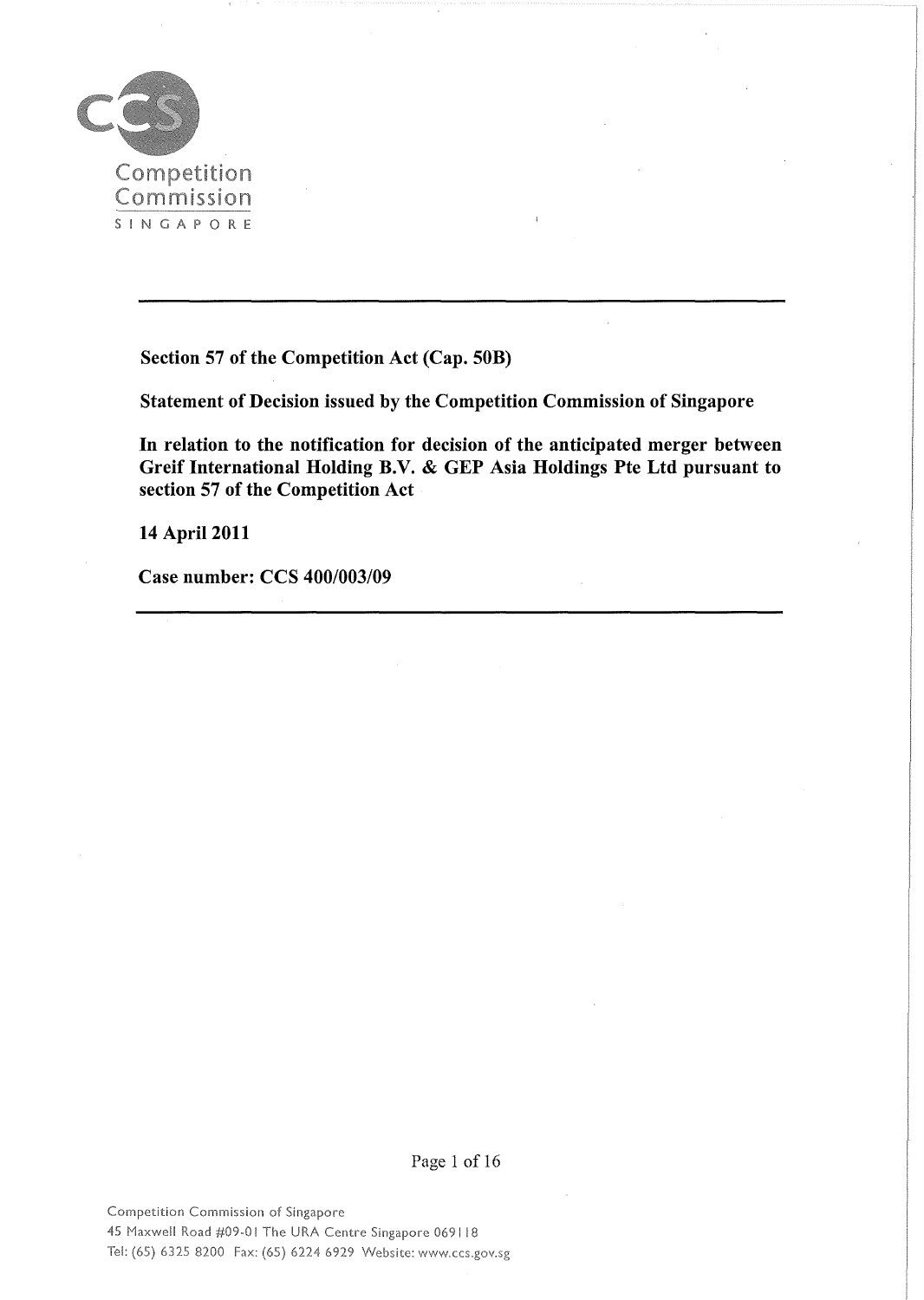## **1 INTRODUCTION**

1.1 This Statement of Decision sets out the grounds on which the Competition Commission of Singapore ("CCS") has reviewed the merger between Greif International Holding B.V. ("Greif') and GEP Asia Holdings Pte Ltd ("GEP") (collectively the "Parties"). CCS assesses that the merger, if carried into effect, is unlikely to result in a substantial lessening of competition and therefore will not infringe the section 54 prohibition of the Competition Act (Cap. 50B) ("the Act").

## **2 THE FACTS AND PARTIES' SUBMISSION**

#### The Notification

2.1 On 20 July 2009, the Parties filed a joint notification pursuant to section 57 of the Act, applying for a decision from CCS as to whether the creation of a joint venture company, Greif Eastern Packaging Pte Ltd ("Greif Eastern"), will infringe the section 54 prohibition of the Act if the anticipated transaction (the "Transaction") is carried into effect.

#### The Parties

### *Greif*

2.2 Greif is a wholly-owned indirect subsidiary of Greif Inc., a Fortune 1000 company listed on the New York Stock Exchange with a market capitalization of US\$2.99 billion as of 18 March  $2011<sup>1</sup>$ , and reported net sales of US\$3.5 billion for the fiscal year ended 31 October  $2010^2$ . In 2006, Greif Inc. expanded into Europe and Asia via the acquisition of the steel drum manufacturing and closures business from Blagden Packaging Group ("Blagden") 3.

2.3 Greif Inc., together with its subsidiaries (collectively, the "Greif Group"), is a leading global producer of industrial packaging products with manufacturing facilities located in over 50 countries. The Rigid Industrial Packaging & Services segment of the Greif Group provides a complete line of fibre, steel and plastic drums, intermediate bulk containers ("IBC"s), closures, packaging accessories and plastic water bottles<sup>4</sup>.

<sup>&</sup>lt;sup>1</sup> http://www.google.com/finance?q=NYSE:GEF, accessed on 21 March 2011

<sup>&</sup>lt;sup>2</sup> http: www.greif.com/about-greif/default.asp, as at 21 March 2011<br><sup>3</sup> http://www.greif.com/about-greif/history.com

<sup>&</sup>lt;sup>3</sup> http: www.greif.com/about-greif/history.asp<br> $\frac{4}{1}$  http://www.greif.com/about-greif/husinesses

http://www.greif.com/about-greif/businesses.asp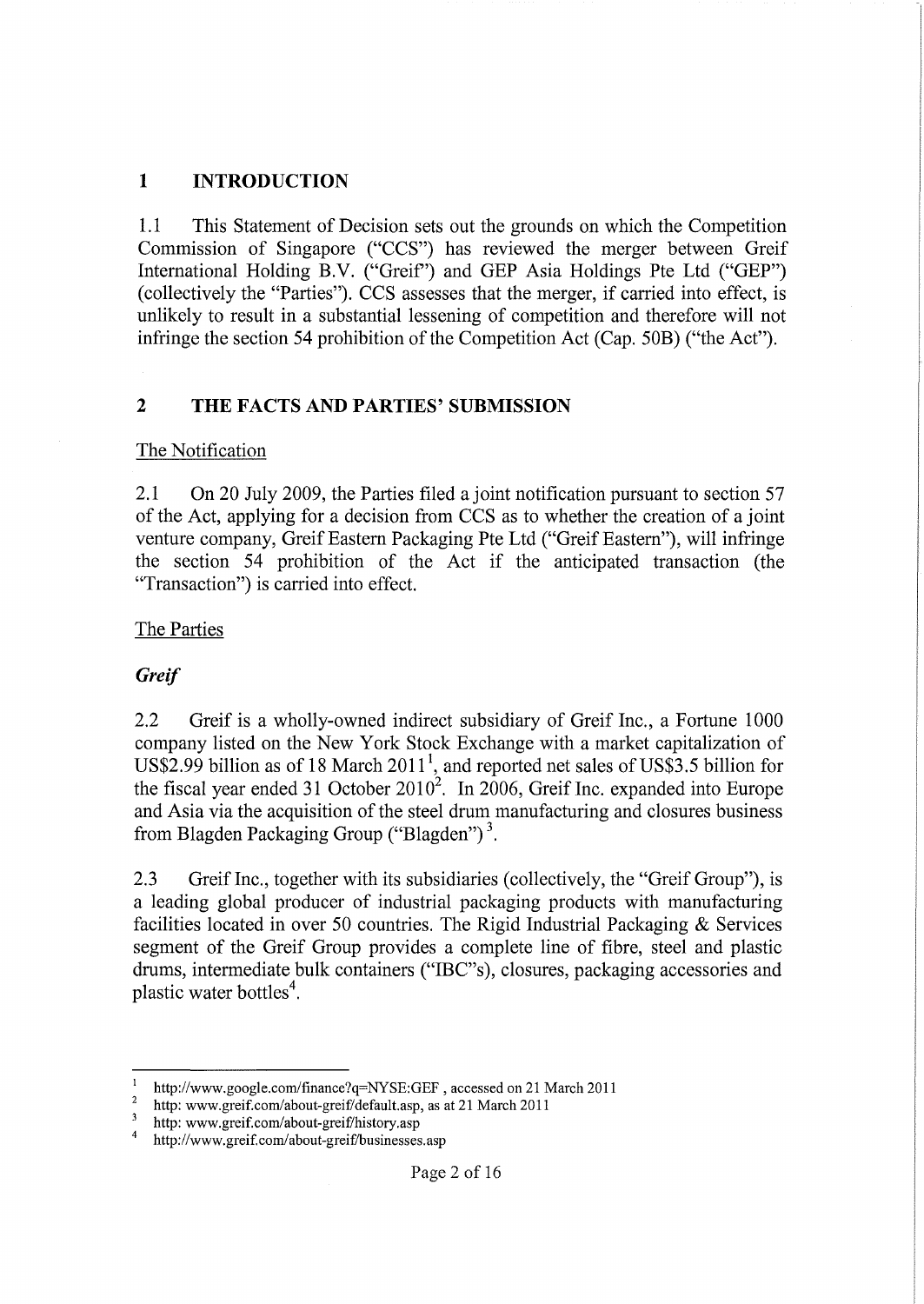2.4 The Greif Group operates in Singapore through its wholly-owned indirect subsidiary, Greif Singapore Pte Ltd ("Greif Singapore"), which manufactures and supplies industrial packaging in Singapore, including steel drums of various capacities, bitumen drums, steel pails, lithographic printing and trading. **In** June 2009, the company completed the migration of these production activities from its original plant at Tuas to a new one at Pioneer,  $[\mathcal{K}]^5$ . In addition to the Pioneer plant, Greif Singapore produces bitumen drums for Shell  $[\mathcal{K}]^6$ .

2.5 The turnover for Greif Singapore was  $[\mathcal{K}]$  for the financial year ended 31 October 2009<sup>7</sup>, or [ $\mathbb{X}$ ]% of Greif Inc.'s global turnover.

### *GEP*

2.6 GEP is an investment holding company incorporated in Singapore. Its business activities include bulk liquid terminalling, manufacturing of industrial packaging products, engineering, procurement, construction and management, global supply of IBCs, and general investment.

2.7 GEP commenced its steel drum manufacturing plant in Singapore in 1979, and subsequently expanded into China in the 1980s.  $[\mathcal{K}]$ .

2.8 The steel drum manufacturing business of GEP in Singapore is operated by Eastern Tankstore (S) Pte. Ltd ("ETS"), a wholly owned subsidiary of GEP. The Jurong plant of ETS is leased from  $[\mathcal{K}]^8$ . The Singapore turnover for ETS was [ $\mathcal{K}$ ] for the financial year ended 31 December 2009.

#### The Transaction

2.9 Greif and GEP propose to incorporate Greif Eastern, and contribute their respective Singapore businesses in the manufacturing and selling of steel drums, bitumen drums and steel pails of various capacities and lithographic printing from Greif Singapore and ETS to Greif Eastern, in consideration for  $[\mathcal{K}][\mathcal{K}]\%$  equity interest in Greif Eastern respectively<sup>9</sup>. Greif Eastern will be involved in the production, distribution and sale of steel and rigid plastic drums and containers of any size, and the provision of services to such drums and containers.

2.10 Section  $54(1)$  of the Act provides that mergers that may be expected to result in a substantial lessening of competition within any market in Singapore for.

Form M1, para 3.1.14

<sup>&</sup>lt;sup>5</sup> Verified Notes of Meeting with the Parties on 10 February 2010, para 13

<sup>&</sup>lt;sup>6</sup> Verified Notes of Meeting with Greif on 10 February 2010, para 13

 $\frac{7}{8}$  Draft unaudited annual financial statements for Greif for financial year ending 31 October 2009

<sup>&</sup>lt;sup>8</sup> Verified Notes of Meeting with GEP on 10 February 2010, para 8<br><sup>9</sup> Eorm M1 para 3.1.14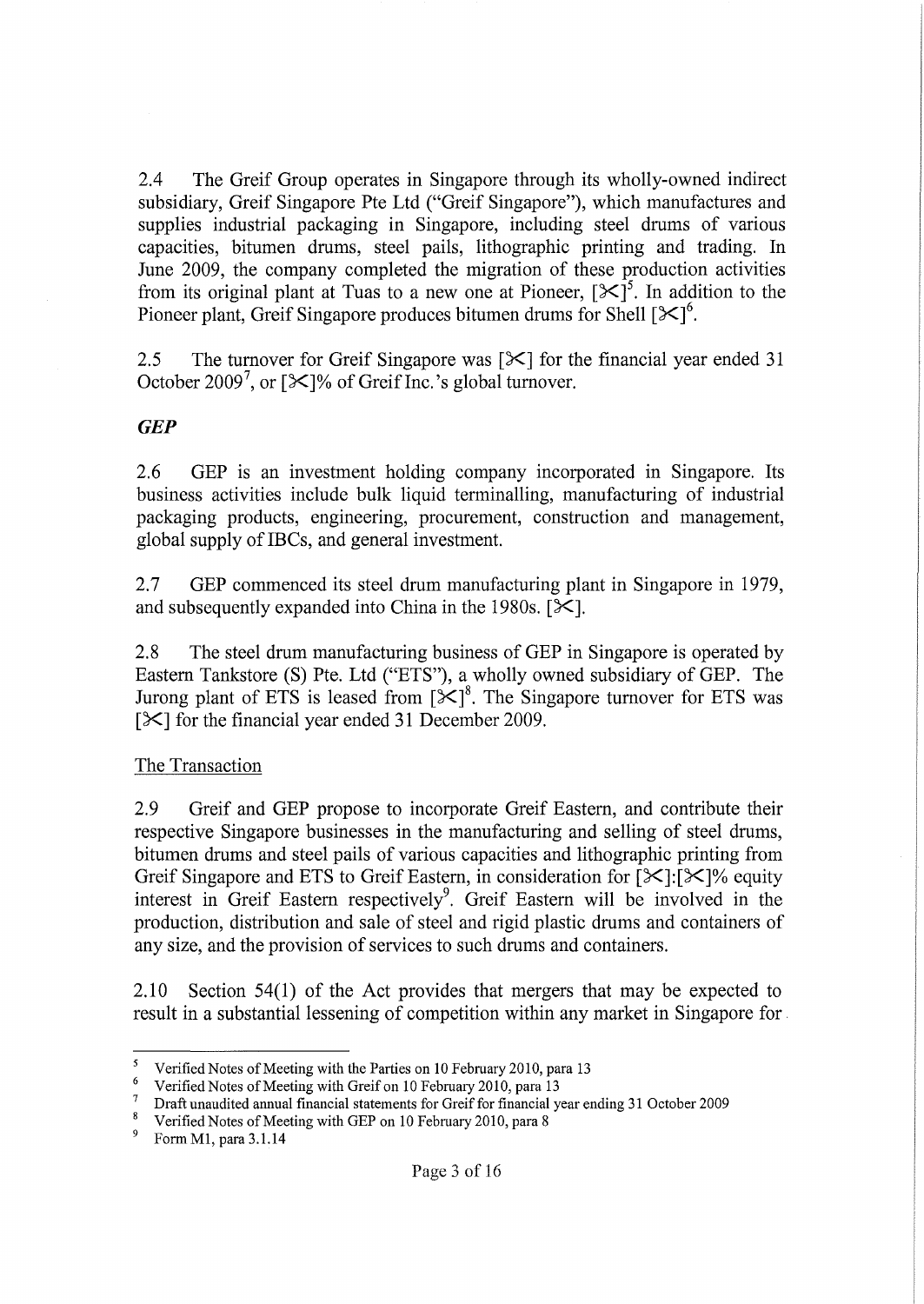goods and services are prohibited. Based on the Parties' submissions, CCS has proceeded to evaluate the Transaction as a merger falling within Section 54(2) of the Act.

# 3 **REVIEW PROCESS**

3.1 On 20 July 2009, CCS received a complete Form M1 from the Parties. In accordance with the *CCS Guidelines on Merger Procedures,* CCS proceeded with a Phase 1 review of the Transaction.

3.2 On 21 August 2009, CCS informed the Parties that it was unable to conclude at the end of the Phase 1 review that the Transaction did not raise competition concerns. CCS identified several issues which would require further attention, and requested the Parties to submit a completed Form M2 by 12 October 2009.

3.3 On 6 November 2009, the Parties submitted a complete Form M2. Accordingly, CCS proceeded with a Phase 2 review. On 5 April 2010, CCS issued a Statement of Decision (Provisional) ("SDP"), proposing to prohibit the Transaction from being carried into effect by means of a direction pursuant to section 69 of the Competition Act. The Parties were requested to file written representations in response to the SDP within 20 working days from the issuance of the SDP.

3.4 On 19 April 2010, the Parties filed an application to the Minister, seeking to exempt the Transaction from the Section 54 prohibition on the ground of public interest consideration. The Parties submitted that an appropriate and persuasive interpretation of "public interest" would be the "wider economic progress and public benefits" that the Transaction would generate for the Singapore economy and society at large and that there were exceptional and compelling public interest grounds for an exemption to be granted in respect of the Transaction.

3.5 On 7 December 2010, the Minister declined the Parties' application for exemption on the basis that the grounds relied upon by the Parties did not fall within the existing definition of "public interest considerations", which refers to matters of national or public security and defence.

3.6 On 28 February 2011, the Parties filed their written representations in response to the SDP pursuant to their request for an extension of time, following which CCS proceeded to continue its Phase 2 review of the Transaction.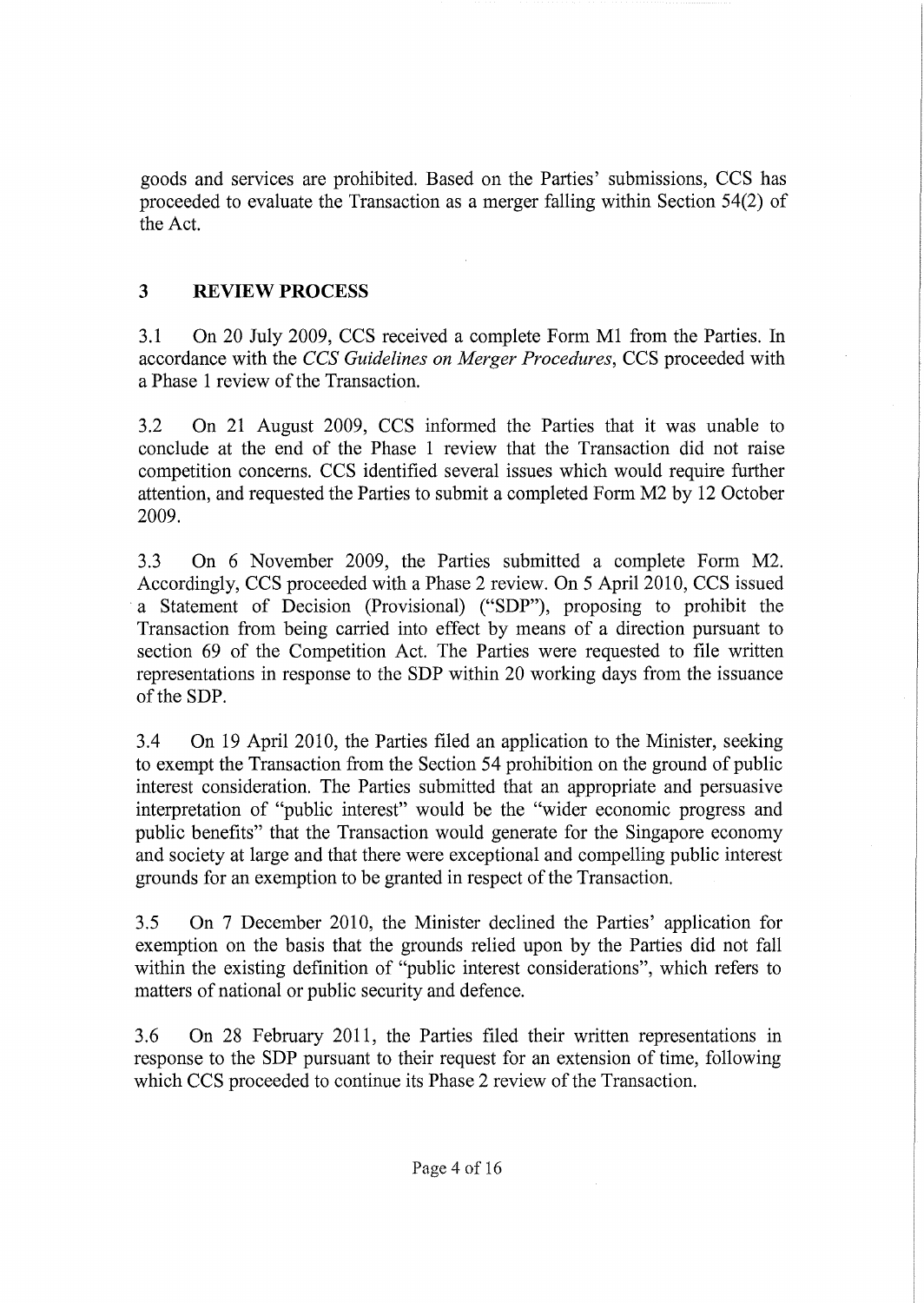3.7 Since the issuance of the SDP in April 2010, there have been key developments in the Singapore market, which have also been put forth in the Parties' written representations. CCS has taken into account these key developments in its review. It has also noted all the issues that were raised in the Parties' written representations, but in this Statement of Decision, it will focus only on material matters which have a bearing on this Decision.

# **4** INDUSTRY BACKGROUND

4.1 The Parties' key area of business is the supply of steel drums. A steel drum is a cylindrical container, used for storage and transportation of various industrial products. Steel drums come in a matrix of varying specifications:

- Size: Sizes of steel drums range from large steel drums of 210-litre capacity ("large steel drums"), to bitumen drums of l60-litre capacity ("bitumen drums") particular to Singapore<sup>10</sup>, as well as steel pails and small and medium drums of capacity 10 to 120 litres.
- Thickness: Steel drums have top, body and end (i.e. bottom) gauges, each ranging from 0.9mm to 1.2mm typically.
- Sealing: Tight-head drums have sealed tops with screw openings and are generally used to store free-flowing liquids. Open-head drums have removable lids and are generally used for viscous liquids, semi-solid and dry goods.
- Lining: Lined drums are internally coated with a phenolic, epoxyphenolic or a special lining, and are used for products that would react with plain steel.

4.2 Steel drums form part of a range of rigid industrial packaging products, i.e. containers sold to manufacturers for protection, storage and transportation of industrial products such as chemicals, petrochemicals, pharmaceuticals, food, coatings and resin. Other industrial packaging products include plastic drums, intermediate bulk containers (a cubic container, commonly comprising a rigid external cage, with a capacity of about 1000 litres) ("IBCs"), fibre drums (made from paperboard), reconditioned steel drums and other products such as flexible bags and paper cartons. An important consideration for downstream manufacturers is using a container that is chemically inert or non-reactive to the material being shipped.

<sup>&</sup>lt;sup>10</sup> "Such specifications are likely to be historical, rather than based on the characteristics of the product or the customers' manufacturing processes, as such customers are currently using other forms of industrial packaging for bitumen in other countries..." (Form Ml, para 6.1.12)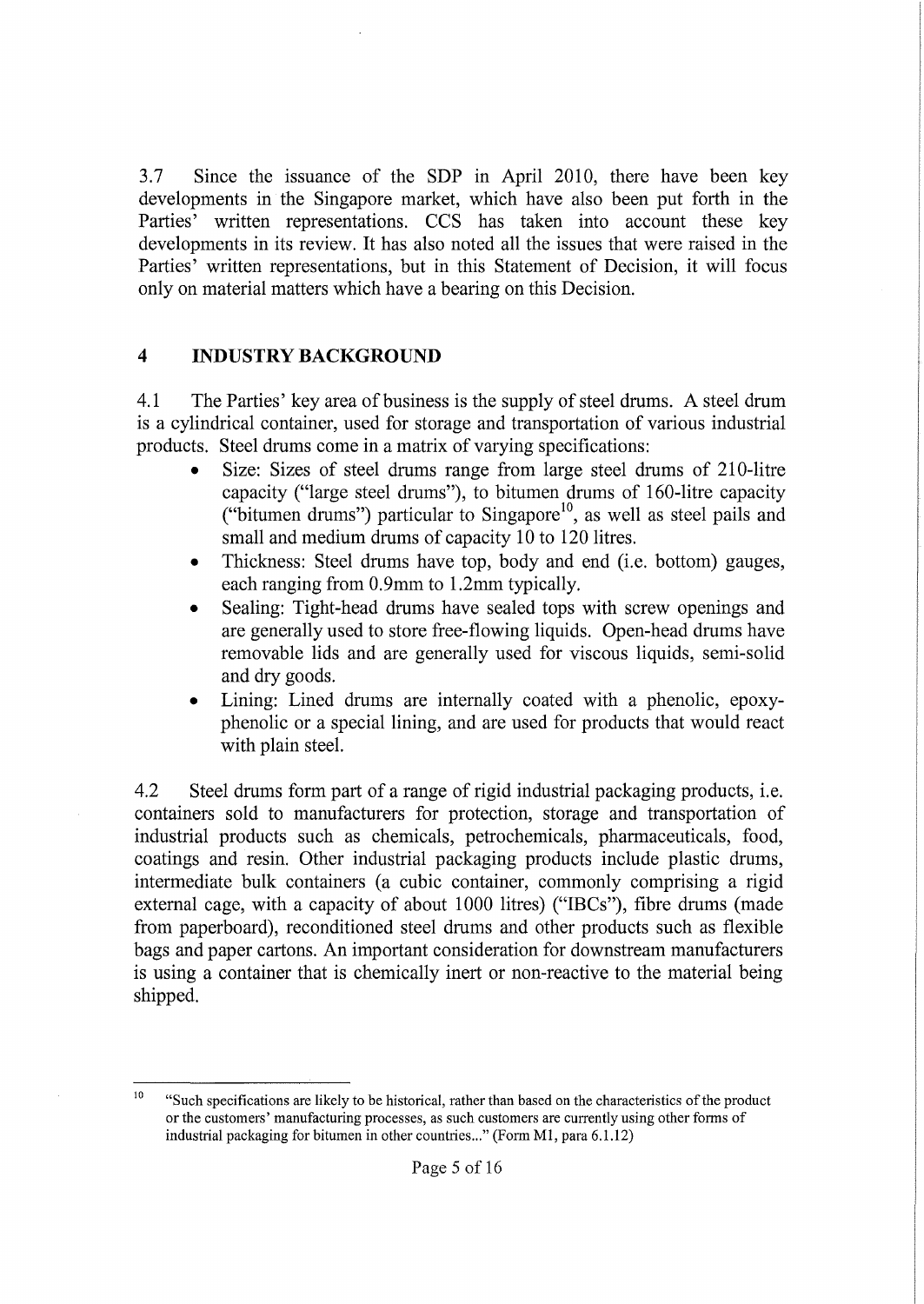### **5 SIGNIFICANT RECENT INDUSTRY DEVELOPMENTS**

5.1 On 30 November 2010, the Mauser Group, the main competitor to the Parties, announced plans to triple its steel drum production in Singapore by constructing a new plant to be completed by 2012. The new plant will produce lined and unlined steel drums of various specifications, and will supersede Mauser's existing plant in Singapore, which has been manufacturing only unlined drums since  $2006^{11}$ .

5.2 In January 2011, ExxonMobil Asia Pacific Pte Ltd ("ExxonMobil"), one of the only two customers of bitumen drums in Singapore, informed Greif that it intends to cease the use of bitumen drums within  $2011^{12}$ . ExxonMobil confirmed that it will not be using any alternative packaging in lieu of bitumen drums to transport bitumen in packages. Bitumen will continue to be sold in bulk, subject to vessel availability<sup>13</sup>.

## **6 COMPETITION ISSUES**

6.1 In reviewing the Transaction, CCS' main concern is that the Transaction may substantially lessen competition in the supply of new large steel drums to Singapore, due to the horizontal concentration between the two closest rivals in the market.

6.2 CCS also considered whether the Transaction may substantially lessen competition in the supply of bitumen drums in Singapore, due to the loss of GEP as the only other potential supplier of bitumen drums. As GEP has existing bitumen drum equipment and know-how to promptly re-commence production quickly should the opportunity arise, the transfer of GEP's bitumen drum equipment to Greif, or the elimination of this equipment from the market, would cement Greif's current position as the monopoly supplier. However, ExxonMobil has recently informed Greif that it intends to cease the use of bitumen drums in 2011, while the only other customer, Shell Eastern Petroleum Pte Ltd ("Shell"), is not concerned about the Transaction because it will be able to bargain on a global basis<sup>14</sup>. CCS therefore concludes that there is no longer any serious competition

<sup>&</sup>lt;sup>11</sup> Mauser's press release dated 30 November 2010 titled "Mauser builds new Steel Drum Plant in Singapore", available at http://www.mausergroup.com/en/press/press release/419.html?view=57

<sup>&</sup>lt;sup>12</sup> Letter from Allen & Gledhill dated 11 March 2011, para 2(ii), and email from ExxonMobil Asia Pacific Pte Ltd to Greif dated 18 February 2011, revising the order of bitumen drums from  $[\mathbb{X}]$  to  $[\mathbb{X}]$  prior to the cessation of its order.

<sup>&</sup>lt;sup>13</sup> Submission by ExxonMobil dated 14 March 2011

<sup>&</sup>lt;sup>14</sup> Verified Notes of Meeting with Shell on 11 February 2010, para 23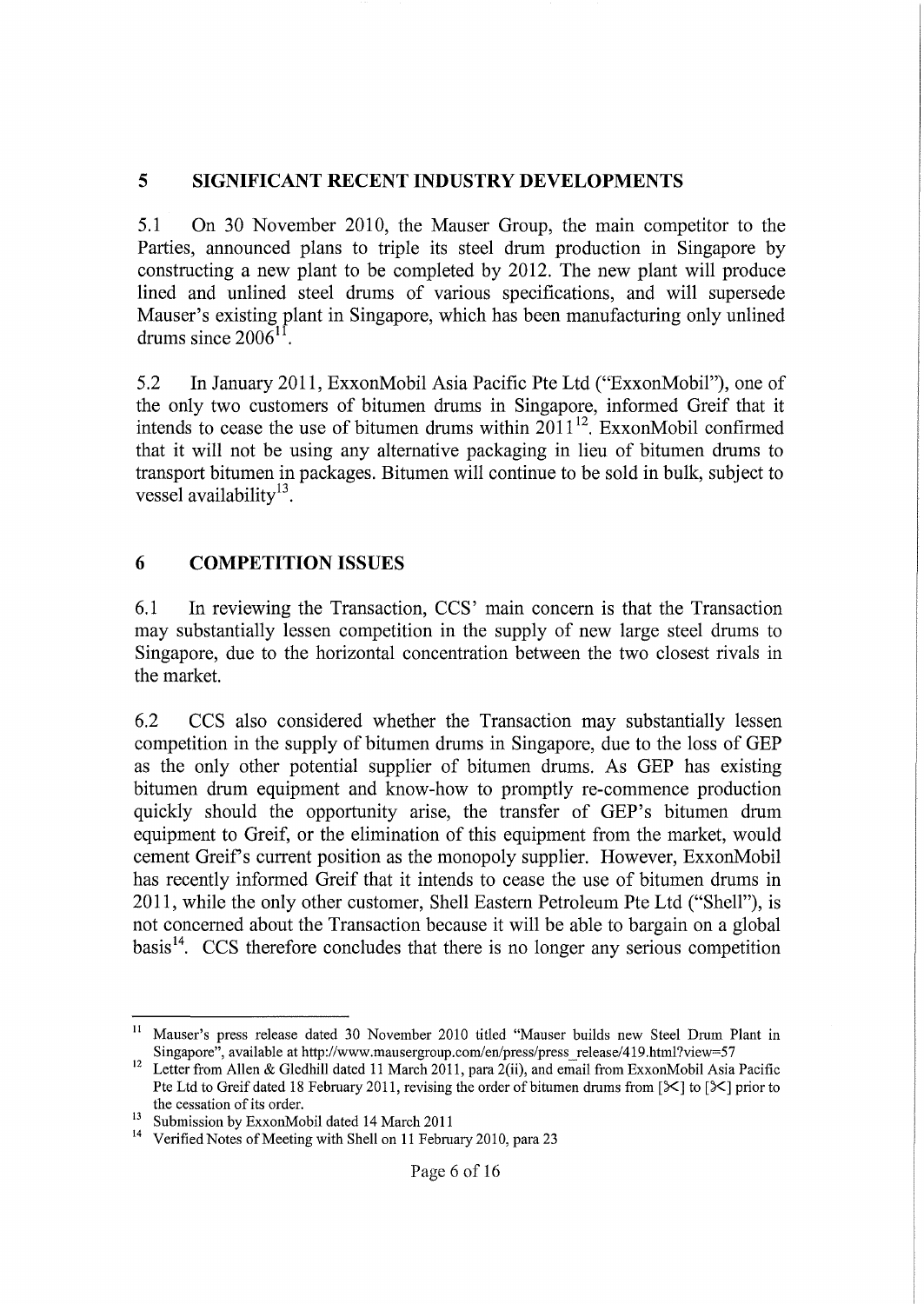issue with regard to the supply of bitumen drums in Singapore. In addition, CCS notes GEP's submission that  $[\mathcal{K}]^{15}$ .

#### **7 MARKET DEFINITION**

#### **(a) Product Market**

#### *Parties'Submission*

7.1 The Parties submit that the area of overlapping business is the supply of large steel drums in Singapore. While Greif is also involved in the supply of other rigid industrial packaging products such as bitumen drums and steel pails, and lithographic printing, GEP is currently only involved in the manufacture of steel  $drums^{16}$ .

7.2 The Parties submit that demand for steel drums in Singapore has started to decline as customers in Singapore have begun to partially switch to alternative types of industrial packaging products<sup>17</sup>. They have submitted a list of customers for which other industrial packaging products are possible alternatives<sup>18</sup>. The Parties further submit that alternative types of industrial packaging products such as bulk packaging and fibre drums, are substitutes for some customers and would place competitive constraints on the prices of steel drums<sup>19</sup>. The Parties submit that, in particular, IBCs are relatively cheap and enable shippers to send more product per pallet load to their customers than with steel or plastic drums<sup>20</sup>. Further, IBC usage in Southeast Asia has been witnessing significant growth since the 1990s and was projected to have significant potential for long-lasting future  $growth<sup>21</sup>$ .

<sup>&</sup>lt;sup>15</sup> Letter from Allen & Gledhill dated 11 March 2011, paras 2 and 3

<sup>&</sup>lt;sup>16</sup> Form M1, paras 3.17 and 6.1.1

<sup>17</sup> Form M2, para 3.7.3

<sup>&</sup>lt;sup>18</sup> Responses to Key Issues Identified by CCS in Phase 2 Letter, Table 1

<sup>&</sup>lt;sup>19</sup> Form M1, para 6.1.10<br><sup>20</sup> Form M1, para 3.2.0

 $^{20}$  Form M1, para 3.2.9<br><sup>21</sup> Form M1 para 3.2.9

Form M1, para  $3.2.9$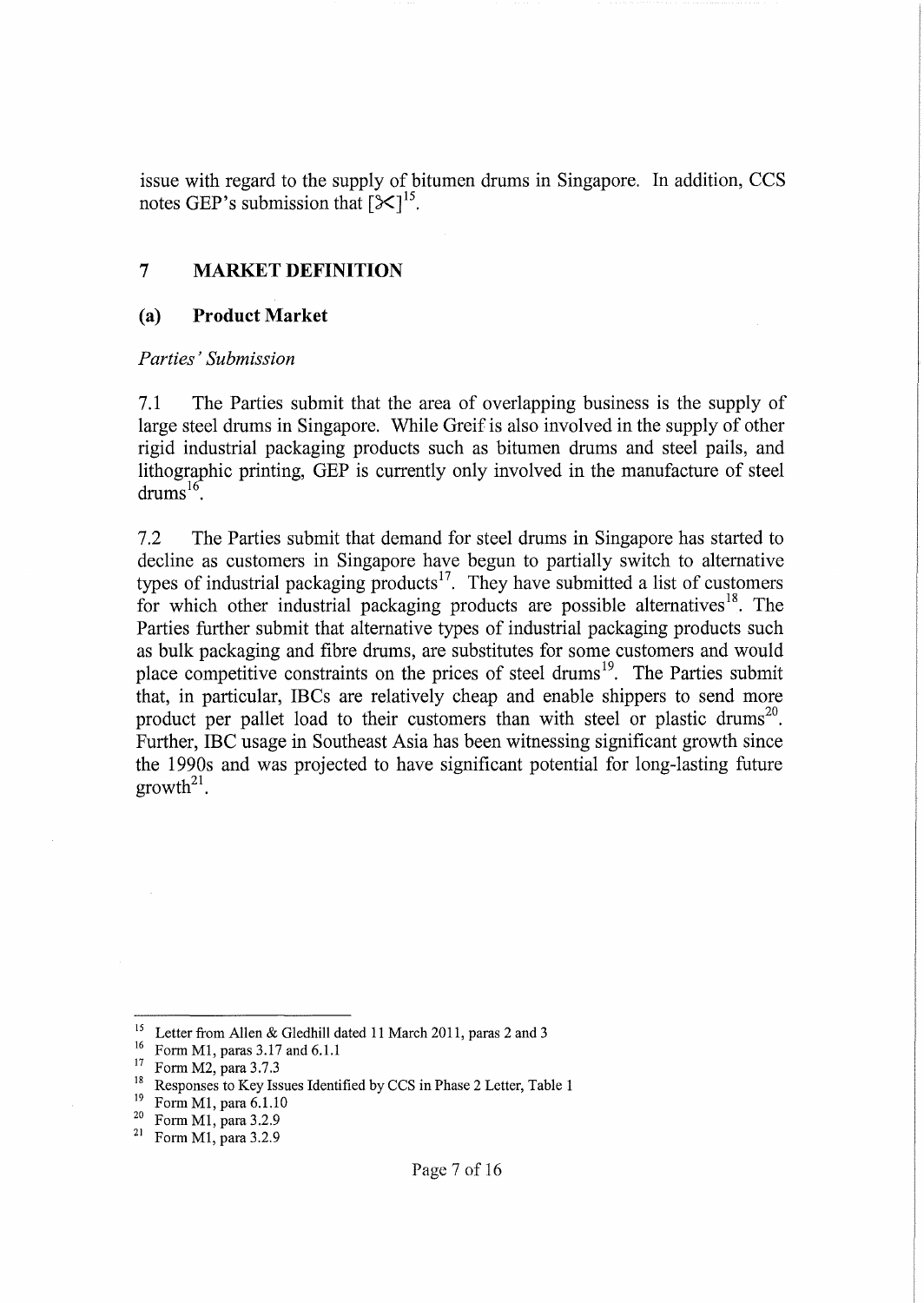#### *CCS' Assessment*

7.3 CCS agrees with the Parties' submission that there is horizontal overlap between the Parties' businesses in the supply of large steel drums in Singapore. CCS also concurs that the market for the supply of large steel drums should not be segmented further according to particular specifications of large steel drums, as these are minor differences in the product which manufacturers of large steel drums are generally able to cater to relatively easily.

7.4 With regard to the substitutability of other industrial packaging products (such as plastic drums and IBCs) and reconditioned steel drums, CCS has proceeded on the conservative basis that new large steel drums constitute a separate product market, and concluded that no substantial lessening of competition arises from the Transaction in this market, as detailed in the subsequent parts of this Decision. If the relevant market is expanded to other industrial packaging products, competition concerns would be even more remote.

## **(b) Geographic Market**

### *Parties' Submission*

7.5 The Parties submit that the narrower relevant geographic market for the purposes of the notification could be Singapore, which includes a number of Malaysian suppliers that currently supply steel drums to Singapore, or broadened to Singapore and Malaysia, although transport costs limit the distance from which it is viable to import industrial packaging products to Singapore<sup>22</sup>. According to the Parties, imports from neighbouring geographical regions like Malaysia are viable alternatives for customers in Singapore, particularly given the close geographic proximity of Malaysia to Singapore, and the small geographical size of Singapore<sup>23</sup>. The Parties have highlighted that the distances between Singapore and Malaysia suppliers, such as PGEO Malaysia Sdn Bhd ("PGEO") in lohor Bahru and Stanta Mauser Malaysia Sdn Bhd ("Stanta Mauser") in Selangor (12 and 325km respectively), are shorter than in the geographical market defined by the UKCC in the *Greif/Blagden* merger case (360km from Schutz GmbH und Co's ("Schutz Group") manufacturing facility in the Netherlands to the United Kingdom)<sup>24</sup>.

7.6 The Parties submit that transport costs from certain regions of Malaysia would not be prohibitive for imports<sup>25</sup>. The Parties noted that  $[\mathcal{K}]^{26}$ . Further,

<sup>&</sup>lt;sup>22</sup> Form M1, para  $6.1.15$ 

<sup>&</sup>lt;sup>23</sup> Form M1, para 3.2.12<br><sup>24</sup> Form M2, name 2.2.20

 $^{24}$  Form M2, para 2.2.20<br> $^{25}$  Form M1, para 3.2.12

Form M1, para 3.2.12

<sup>&</sup>lt;sup>26</sup> Form M2, para 2.2.13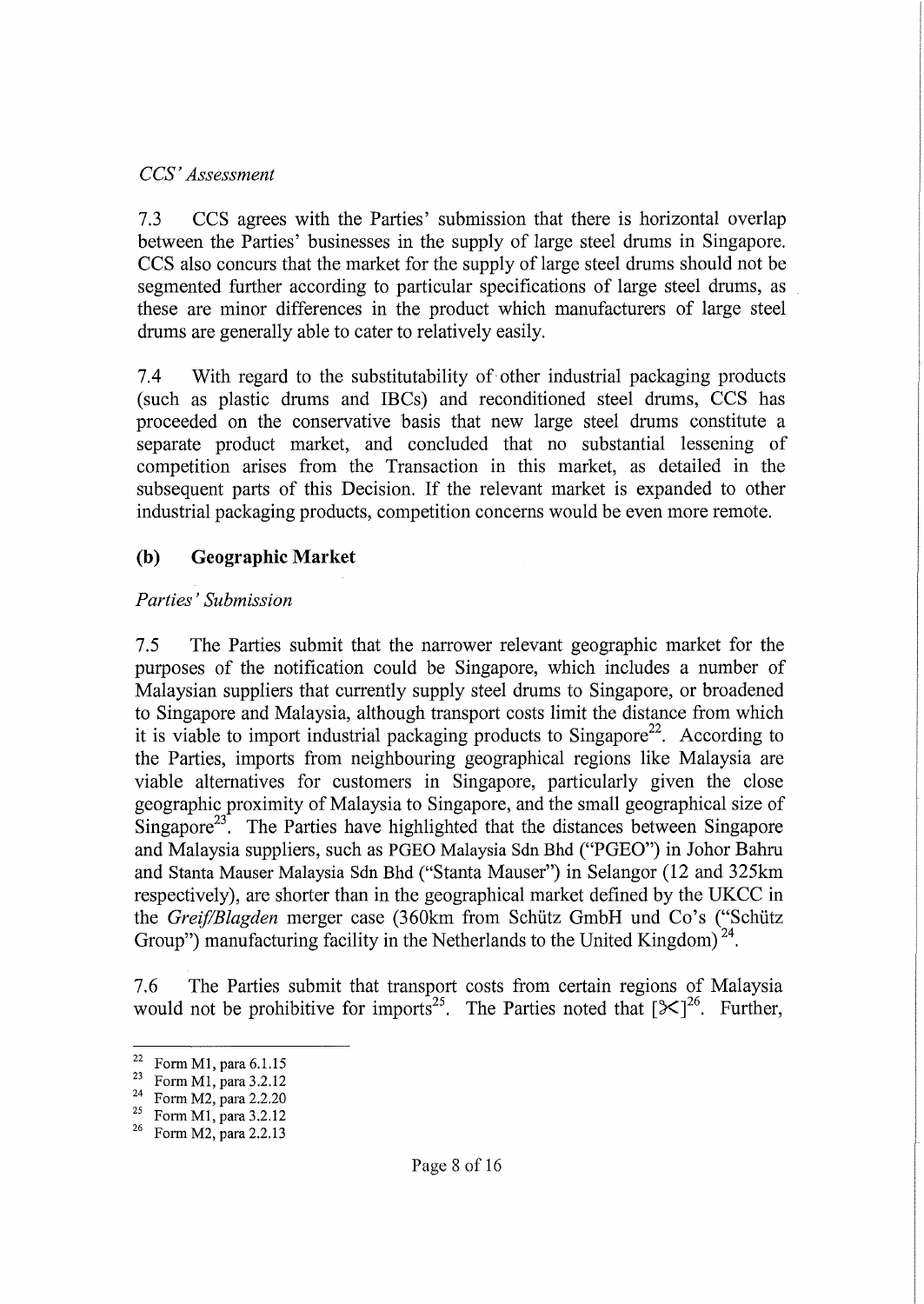given the geographical proximity of Malaysia to Singapore, manufacturers of steel drums from Malaysia are able to transport their steel drums to customers in Singapore on a same-day basis (within one to four hours)<sup>27</sup>.

#### *CCS' Assessment*

7.7 CCS notes that the narrower version of the relevant geographic market submitted by the Parties has already included inbound substitution from Malaysian suppliers to Singapore, including PGEO and Stanta Mauser $^{28}$ . The only difference between the narrower and the wider versions is the inclusion of domestic sales in Malaysia, i.e. the sale of steel drums from suppliers in Malaysia to buyers in Malaysia<sup>29</sup>.

7.8 In any case, CCS has proceeded on the basis that the relevant geographic market is Singapore, but the suppliers include companies in Malaysia who are supplying to Singapore, e.g. PGEO and Stanta Mauser. Even if the relevant geographic market were extended to include Malaysia, it would make no difference to CCS' conclusion, as the potential competitive constraints imposed by Malaysian suppliers are fully addressed in the context of barriers to entry, and in the end, CCS finds no substantial lessening of competition within Singapore arising from the Transaction.

7.9 In short, CCS considers the product market to be the market for new large steel drums of various thickness, types and lining in Singapore (the "Relevant Market"). The geographic market is Singapore, but the suppliers include Malaysian companies who are able to supply to Singapore.

### **8** MARKET STRUCTURE

#### (a) **Market Share and Market Concentration**

8.1 The market shares of suppliers in the Relevant Market in Singapore dollar values from 2006 to 2010 are tabulated in Table 8.1 below<sup>30</sup>. The market shares of suppliers in the Relevant Market by volume presents a similar picture.

<sup>&</sup>lt;sup>27</sup> Form M2, para 2.2.16

<sup>&</sup>lt;sup>28</sup> Form M1, Annex 11, Table 1<br><sup>29</sup> Form M1, Annex 11, Table 2

<sup>&</sup>lt;sup>29</sup> Form M1, Annex 11, Table 2<br><sup>30</sup> Form M1, Annex 11, Table 1.

Form M1, Annex 11, Table 1; and written representations in respect of CCS' SDP dated 28 February 2011, Table3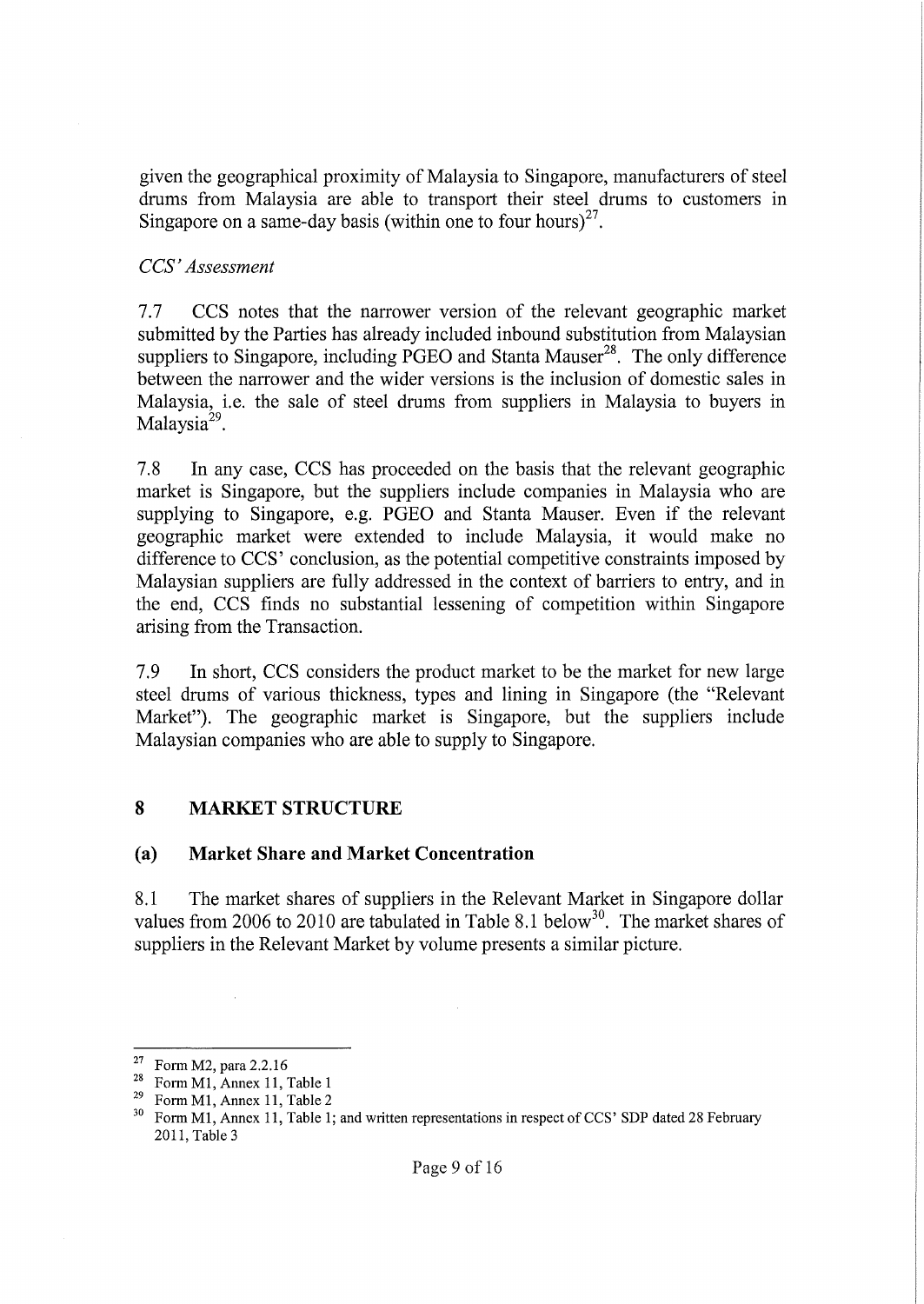| <b>Supplier</b>                                          | 2006          | 2007        | 2008        | 2009        | 2010        |
|----------------------------------------------------------|---------------|-------------|-------------|-------------|-------------|
| Greif Singapore (a)                                      | $[60-70]\%$ * | $[60-70]\%$ | [55-65]%    | $[55-65]\%$ | $[50-60]$ % |
| ETS(b)                                                   | $[25-35]\%$   | $[20-30]\%$ | $[25-35]\%$ | $[20-30]\%$ | $[20-30]$ % |
| Mauser Singapore                                         | $[0-10]\%$    | $[0-10]\%$  | $[0-10]\%$  | $[5-15]\%$  | $[5-15]\%$  |
| PGEO                                                     | $[0-10]\%$    | $[0-10]\%$  | $[0-10]\%$  | $[0-10]\%$  | $[5-15]\%$  |
| Stanta Mauser                                            | $[0-10]\%$    | $[0-10]\%$  | $[0-10]\%$  | $[0-10]\%$  | $[0-10]\%$  |
| Total                                                    | 100.0%        | 100.0%      | 100.0%      | 100.0%      | 100.0%      |
| <b>Greif Eastern</b><br>$(\text{pro-forma}) = (a) + (b)$ | $[90-100]\%$  | $[85-95]\%$ | $[85-95]\%$ | $[80-90]\%$ | $[75-85]\%$ |

**Table 8.1: Large Steel Drum Market - Market Share by Value (2006-2010)**

\* Pro-forma figure based on combined market share with Hong Leong China Singapore (Blagden Singapore) which was acquired by Greif in 2007

8.2 Based on the figures for the past five years above, the pro-forma market share of Greif Eastern, the merged entity, will be above the indicative threshold of  $40\%$ <sup>31</sup>. The closest competitor to Greif Eastern would be Mauser with a market share of [5-15]% in 2010. If we consider Stanta Mauser to be the same supplier as Mauser<sup>32</sup>, their combined market share would be  $[10-20]\%$ . The remaining [5-15]% share is accounted for by PGEO.

8.3 However, given Mauser's announcement in November 2010 with regard to its new plant which triples its production capacity by 2012, it is also relevant for CCS to consider the projected market share figures, based on capacity, when Mauser's new plant enters into operation.

8.4 Mauser informed CCS that assuming  $[\mathcal{K}]$ , and  $[\mathcal{K}]$ , Mauser's new plant would be producing about  $[\mathcal{K}]$  drums in a year. Mauser intends to  $[\mathcal{K}]$ . Mauser, however, added that it would not  $[\mathcal{K}]^{33}$ .

8.5 Based on the above, the projected market share of suppliers in the Relevant Market by (volume) capacity in 2012 is set out in Table 8.2 below. On this basis, the combined market share of the Parties would fall to  $[\mathcal{K}]$ %, and that of the largest competitor, Mauser, would rise to  $[\mathcal{K}]\%$ .

<sup>&</sup>lt;sup>31</sup> CCS Guidelines on the Substantive Assessment of Mergers, para 5.15<sup>32</sup> Maugar Singapore is a subsidiary of the Maugar Group and Stanta Mau

Mauser Singapore is a subsidiary of the Mauser Group and Stanta Mauser is 51% owned by the Mauser Group (Form M1, para 3.2.7 and http://www.mausergroup.com/en/company/17.html)

<sup>&</sup>lt;sup>33</sup> Verified Notes of Meeting with Mauser on 9 March 2011, para 2.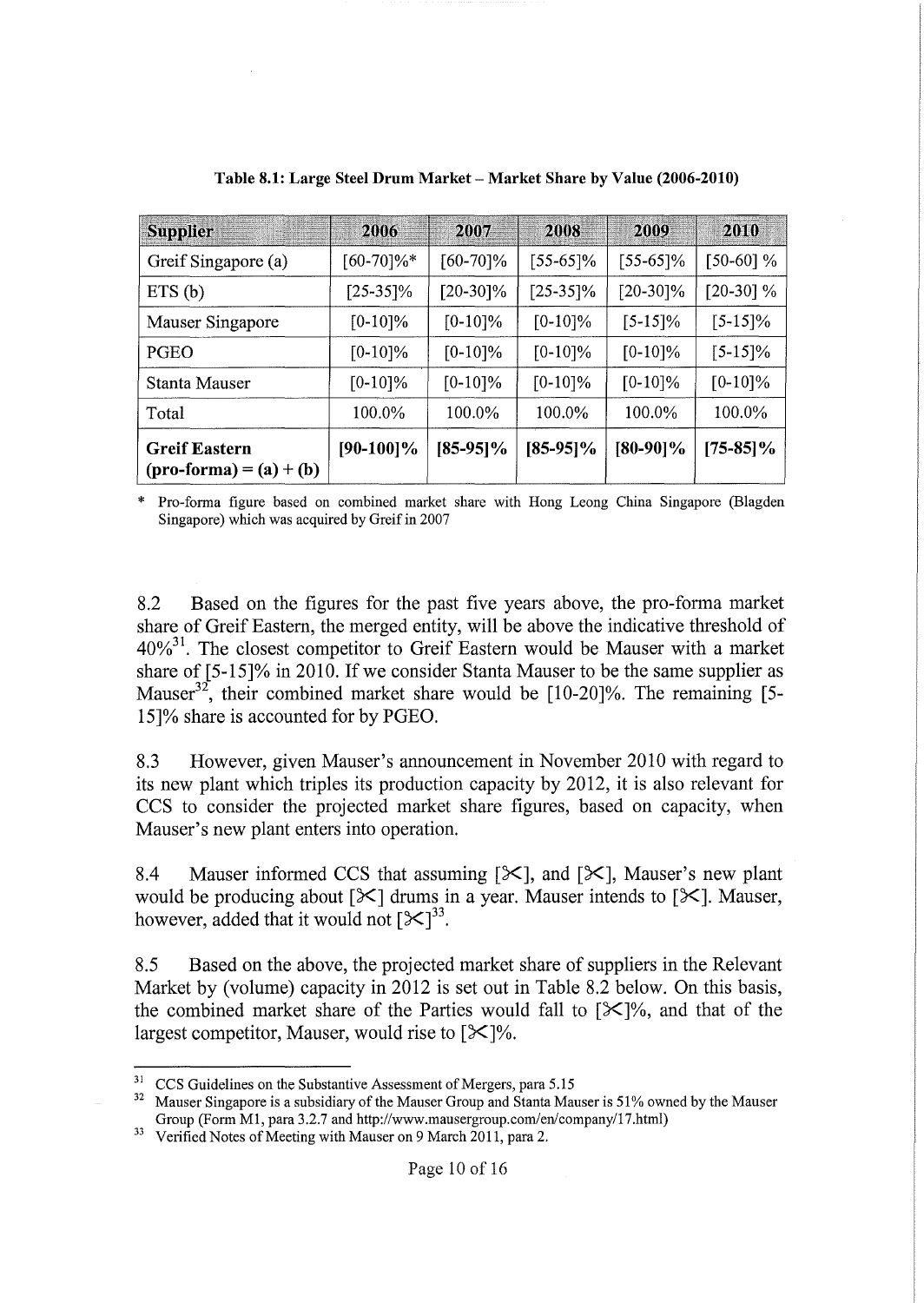| <b>Manufacturer</b>        | Line<br><b>Speed</b> | <b>Efficiency</b> | 1 Shift               | 2 Shifts | % Market<br><b>Share</b> |
|----------------------------|----------------------|-------------------|-----------------------|----------|--------------------------|
| Greif Singapore-<br>Line 1 | ן≫ן                  | [╳]               | $\left[\times\right]$ | [X]      |                          |
| Greif Singapore-<br>Line 2 | [X]                  | [╳]               | [X]                   | [╳]      | [X]                      |
| ETS Singapore              | [X]                  | X                 | ╳                     | X        | ╳                        |
| Mauser Singapore           | ╳                    | ℅                 | $\times$              | ╳        |                          |

**Table 8.2: Large Steel Drum Market - Estimated Market Share by Capacity (2012)34**

#### **(b) Barriers to Entry and Expansion**

#### *Parties'Submission*

8.6 The Parties submit that the barriers to entry and expansion are not high as there are no prohibitive barriers to entry in terms of legal or regulatory barriers, investment costs or set up time<sup>35</sup> and it would not be difficult for competitors to scale up their production to absorb an increase in demand post-merger<sup>36</sup>. The Parties further submit that Mauser's expansion plan contradicts any allegations that there are high barriers to entry and expansion by new competitors to the market for steel drums in Singapore<sup>37</sup>.

### *CCS' Assessment*

8.7 CCS market enquiries show that new entrants would require nine months<sup>38</sup> to 18 months<sup>39</sup> before becoming fully operational, depending on the availability of machine parts and the necessity to erect new facilities. A large initial capital outlay<sup>40</sup>, finding a suitable plot of land and the right staff and a low rate of return<sup>41</sup>

<sup>&</sup>lt;sup>34</sup> Written representations in respect of CCS' SDP dated 28 February 2011, para 2.21 and Verified Notes of Meeting with Mauser on 9 March 2011, para 2.

<sup>&</sup>lt;sup>35</sup> Form M2, paras 3.10.12, 3.10.1, 3.10.2 and 3.10.3, Form M1 para 3.2.29

<sup>36</sup> Form Ml, para 3.2.28

<sup>&</sup>lt;sup>37</sup> Written representations in respect of CCS' SDP dated 28 February 2011, para 2.17

 $38$  E.g. Conference call with Dow on 29 July 2009, para (xix)

<sup>&</sup>lt;sup>39</sup> Verified Notes of Meeting with  $[\mathcal{K}]$ 

<sup>40</sup> Form M2, Table 10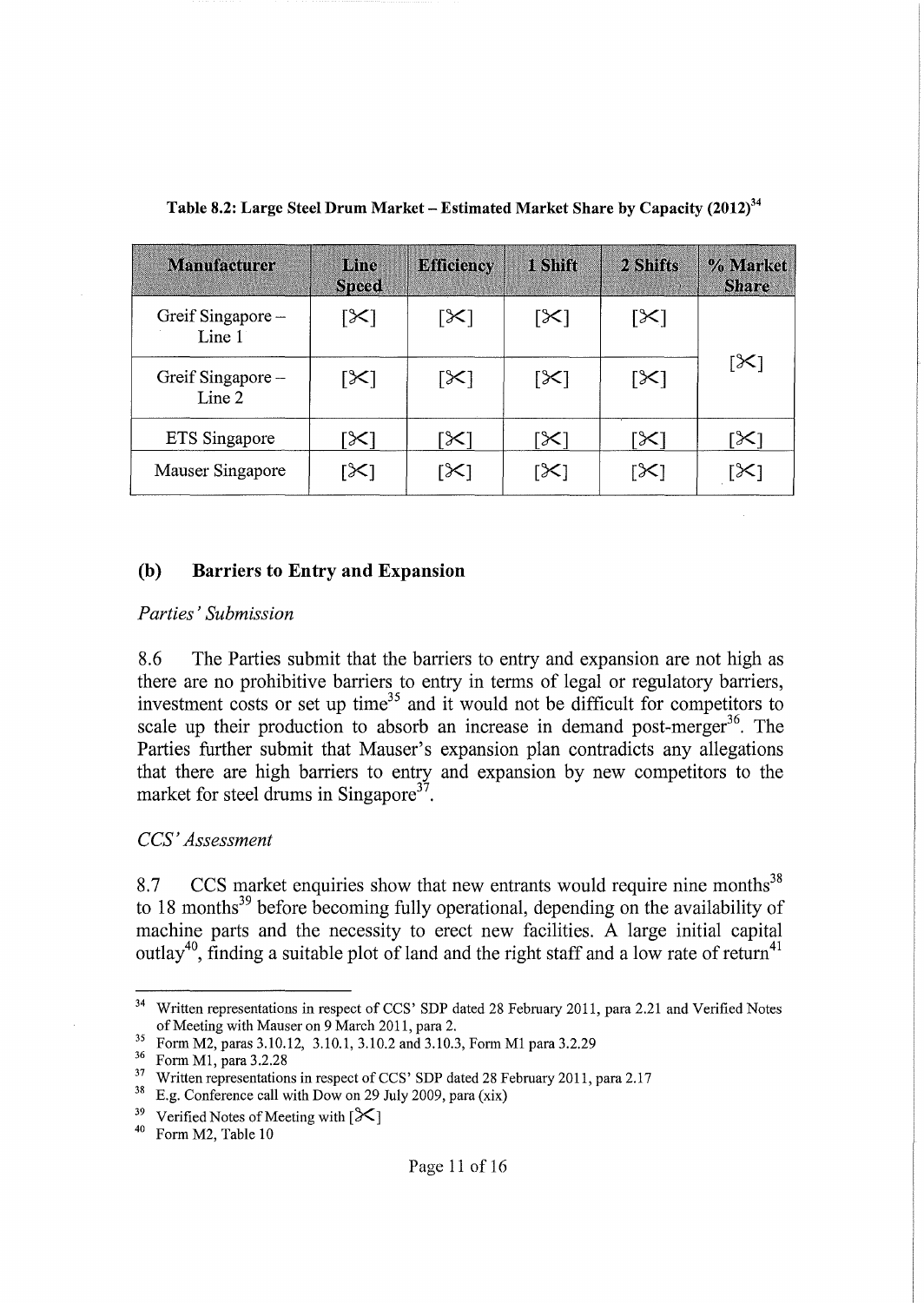are the typical challenges faced by a potential entrant. CCS also obtained indications that few customers were willing and able to sponsor a new entrant or existing player by offering volume commitments (which would still be subject to a qualification process that could take up to six months)<sup>42</sup>.

8.8 Prior to the announcement of the Mauser Group's expansion plans in Singapore, CCS was of the view that Mauser would not pose a significant competitive constraint because Mauser does not produce lined drums<sup>43</sup> and only offers  $[\mathcal{K}]$  in Malaysia<sup>44</sup> which is problematic for some customers<sup>45</sup>. Many customers believed that Mauser's capacity was limited. Mauser was also grappling with quality issues in the previous few years<sup>46</sup>, and [ $\mathcal{K}$ ]. Mauser did not provide any concrete expansion plans when CCS requested for this information during the meeting on 7 December 2009.

8.9 However, in March 2011, Mauser indicated to CCS that the quality issues had been resolved<sup>47</sup> and the new plant would be capable of producing both lined and unlined drums, of gauges between 0.8mm and 1.2mm, and also open-top drums, which would be the complete portfolio of large steel drums required by customers<sup>48</sup>. Mauser further shared that it was expanding because it was seeing more demand in Singapore and aimed to take away market shares from competitors, such as Greif<sup>49</sup>. Mauser is confident of getting additional orders with its new plant from large customers<sup>50</sup> and stated that a market share target of about [ $\mathcal{X}$ ]% would be realistic once the new plant was set up<sup>51</sup>.

8.10 Based on the submissions by the Parties and by Mauser, CCS estimates that the Relevant Market will have  $[\frac{1}{3}]$ % of excess capacity when Mauser's new plant becomes operational in  $2012^{52}$ . In particular, Mauser's increased capacity after expansion is likely to be sufficient to meet the demand of customers should they decide to switch from Greif Eastern. CCS also notes that Mauser's targeted

Verified Notes of Meeting with GEP on 10 February 2010, paras 3 and 4

<sup>&</sup>lt;sup>42</sup> Views expressed by  $[\mathcal{K}]$ ,  $[\mathcal{K}]$ ,  $[\mathcal{K}]$  and  $[\mathcal{K}]$  in the Survey

<sup>&</sup>lt;sup>43</sup> Notes of Meeting with the Parties on 10 February 2010, para 13

<sup>&</sup>lt;sup>44</sup> Verified Notes of Meeting with Mauser on 7 December 2009, para 10

<sup>&</sup>lt;sup>45</sup> Verified Notes of Meeting with Mauser on 7 December 2009, para 14

<sup>&</sup>lt;sup>46</sup> Verified Notes of Meeting with Mauser on 7 December 2009, para 23

<sup>&</sup>lt;sup>47</sup> Verified Notes of Meeting with Mauser on 9 March 2011, para 19

<sup>&</sup>lt;sup>48</sup> Verified Notes of Meeting with Mauser on 9 March 2011, para 16

<sup>&</sup>lt;sup>49</sup> Verified Notes of Meeting with Mauser on 9 March 2011, para 3

<sup>&</sup>lt;sup>50</sup> Verified Notes of Meeting with Mauser on 9 March 2011, para 17

<sup>&</sup>lt;sup>51</sup> Verified Notes of Meeting with Mauser on 9 March 2011, para 21

<sup>&</sup>lt;sup>52</sup> Estimated overcapacity is calculated based on the difference between the suppliers' (Greif Singapore, ETS Singapore and Mauser Singapore) estimated capacity in 2012 (assuming two shifts) and the volume of large steel drums supplied in 2010, as a proportion of the suppliers' estimated capacity in 2012.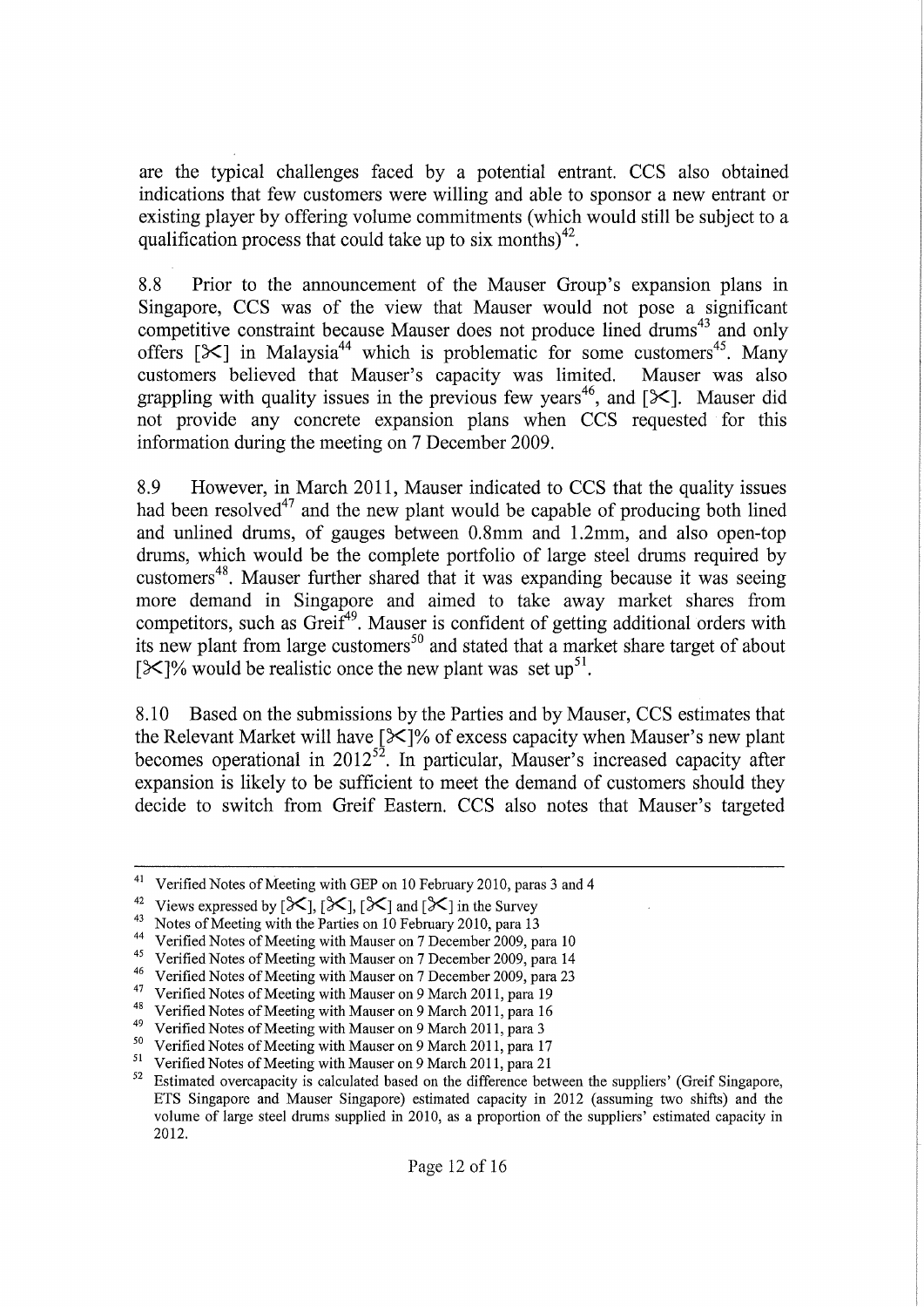commencement of production in the new plant, within two years, is considered timely.

8.11 **In** view of the above, CCS is satisfied that Mauser's expansion in Singapore is sufficient in likelihood, scope and time to deter or constrain any attempt by the Parties or their competitors to exploit the reduction in rivalry postmerger. Mauser's role would be comparable to the role played by the Schütz Group in UKCC's decision to clear the *Greif/Blagden* merger<sup>53</sup>. This is especially so given that Mauser has indicated that its average production costs would be lower in the new plant as it would be using highly automated new machines to  $[X]^{54}$ .

8.12 For completeness, CCS also assessed whether there would be further new entry or expansion in response to the merger. **In** particular, CCS considered the likelihood of expansion by Malaysia competitors but found that the competition from Malaysian suppliers to Singapore would be affected by transport costs<sup>55</sup> and non-price factors such as longer lead times, high storage costs, customs delays<sup>56</sup> and quality issues<sup>57</sup>. In any case, the competitive constraint from Mauser in Singapore is sufficient, even in the absence of competition from Malaysian suppliers.

#### **(c) Countervailing Buyer Power**

#### *Parties'Submission*

8.13 The Parties submit that a large proportion of steel drums in Singapore is supplied to large multinational companies ("MNCs") who are able to exercise significant buyer power, given their large purchase volumes, and this is facilitated by the existence of ready alternative suppliers<sup>58</sup>. Given that contracts with large multinationals tend to also be negotiated on a global scale, the Parties submit that the merger does not add any additional leverage to Greif as a global MNC as the operations of the merger is limited to Singapore<sup>59</sup>.

<sup>&</sup>lt;sup>53</sup> UKCC News Release *Greif/Blagden Merger Cleared*, dated 17 August 2007. CCS notes that, in clearing the *Greif/Blagden* merger, the UKCC found the market share of 50-60% of the merged entity to be a cause of concern. However, the competitive threat imposed by the Schutz Group's new plant in the Netherlands "changed the balance of expectation", leading to the clearance of the merger.

<sup>&</sup>lt;sup>54</sup> Verified Notes of Meeting with Mauser on 9 March 2011, para 6

<sup>&</sup>lt;sup>55</sup> View expressed by  $[\mathcal{K}]$ ,  $[\mathcal{K}]$ , and  $[\mathcal{K}]$ , in particular, in the Survey; Verified Notes of Meeting with  $5\times1$ .

<sup>&</sup>lt;sup>56</sup> Views expressed by  $[\mathcal{K}]$ ,  $[\mathcal{K}]$ ,  $[\mathcal{K}]$ ,  $[\mathcal{K}]$ , and  $[\mathcal{K}]$ , in particular, in the Survey.

<sup>&</sup>lt;sup>57</sup> View expressed by  $[\mathcal{K}], [\mathcal{K}],$  and  $[\mathcal{K}],$  in particular, in the Survey.

<sup>58</sup> Form M1, paras 3.2.14 and 3.2.15

 $59$  Written representations in respect of CCS' SDP dated 28 February 2011, para 5.69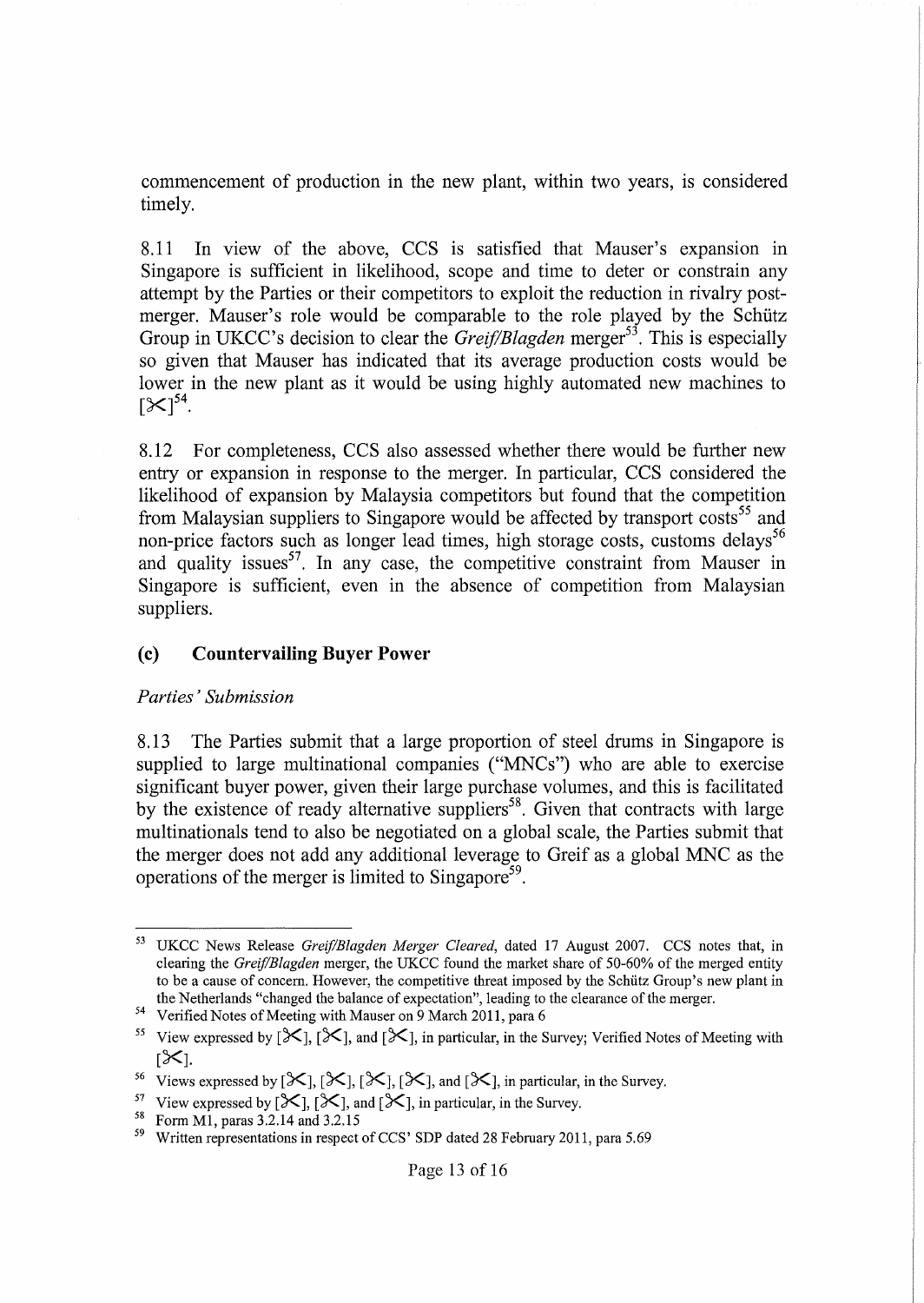8.14 The Parties also submit that some customers do not commit to purchase volumes, and contracts are usually short-term or may be terminated by the customers upon notice and without cause<sup>60</sup>. Large customers are also able to dictate fixed components in pricing formulas in their tenders, with the result that prices for the supply of steel drums in Singapore are kept low  $[\mathcal{K}]$ . For such customers,  $[\mathcal{K}]^{61}$ .

8.15 The Parties further submit that it is conceivable and likely for major customers to exercise buyer power through sponsoring new entrants, by giving new entrants price and volume commitments. They cite the fact that two previous customers of GEP (Shell and ExxonMobil) for the supply of bitumen drums had, through a competitive tender process, awarded contracts to Greif, which resulted in Greif capturing 100% of the market for the supply of bitumen drums in Singapore $^{62}$ .

8.16 For the other smaller customers, the Parties submit that there is no reason to assume that they would not be able to credibly switch to other suppliers, given the availability of alternative suppliers of large steel drums in Singapore and Malaysia, as well as alternative packaging products. **In** fact, smaller customers generally require smaller volumes of large steel drums and are more likely to have the flexibility of procuring the excess manufactured capacity of suppliers in the spot market $63$ .

### *CCS' Assessment*

8.17 CCS recognizes that some global customers would have some degree of bargaining power<sup>64</sup>. Further, any existing contracts with customers that incorporate a pricing formula may constrain attempts by Greif Eastern to exercise market power.

8.18 **In** any case, even if countervailing buyer power is limited, the expansion of Mauser in Singapore will lead to significant excess capacity in the Relevant Market. As a top global supplier of steel drums, Mauser is likely to be a credible alternative for customers who negotiate the supply of steel drums on a global scale. CCS is therefore of the view that the planned expansion of Mauser in Singapore would enhance the bargaining power of these global customers.

<sup>60</sup> Form M1, para 3.2.14

<sup>61</sup> Form M1, para 3.2.19

<sup>62</sup> Form M1, paras 3.2.16 and 3.2.17

<sup>&</sup>lt;sup>63</sup> Written representations in respect of CCS' SDP dated 28 February 2011, para 5.82

<sup>&</sup>lt;sup>64</sup> However, the fact that customers are large will not be sufficient in itself to conclude that buyer power is strong. See CCS Guidelines on the Substantive Assessment of Mergers, para 7.14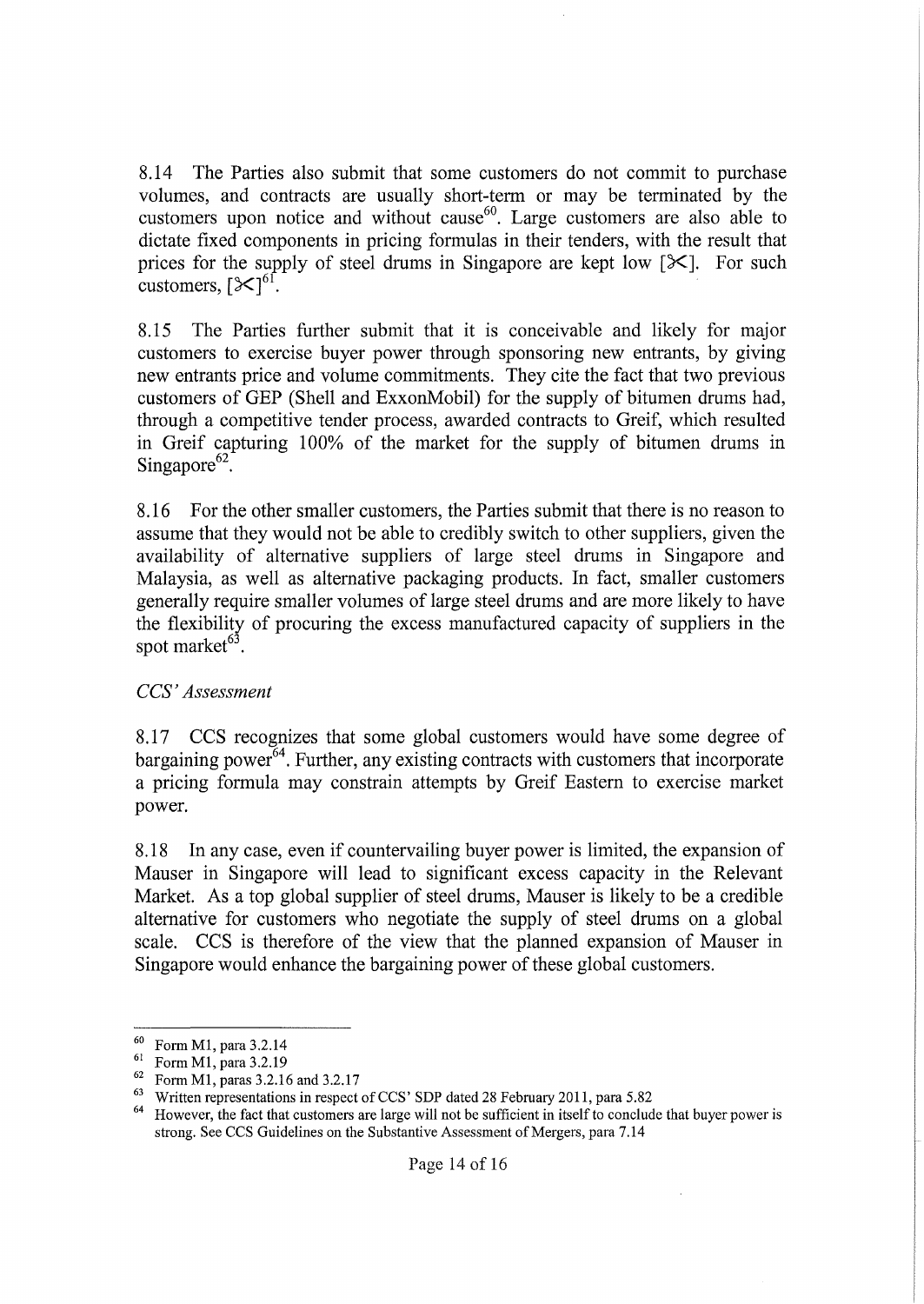## **(d) Conclusion on Market Power**

8.19 Given Mauser's planned expansion and the significant excess capacity anticipated in 2012 which will improve the bargaining power of customers in the Relevant Market, CCS concludes that the market structure post-Transaction does not support a conclusion that competition will be substantially lessened.

## **9 ASSESSMENT OF COMPETITIVE EFFECTS**

9.1 As mentioned above, CCS is satisfied that Mauser's expansion in Singapore is sufficient in likelihood, scope and time to deter or constrain any attempt by merging parties or their competitors to exploit the reduction in rivalry post-merger. In particular, Mauser has indicated its intention to gain market share by winning over the existing customers of its competitors. With its new plant, Mauser will have sufficient excess capacity to cater to a large proportion of the market, and will also be capable of producing the full range of specifications of steel drums demanded by customers.

## **10 EFFICIENCIES**

10.1 The Parties submit that the Transaction is expected to create efficiencies through  $[\mathcal{K}]^{65}$ . The estimated cost savings are expected to be  $[\mathcal{K}]$  per year, with the largest savings stemming from  $[\times]^{66}$ . The Parties further submit that the cost of steel is about  $[\mathcal{K}]$ % of the overall cost of producing steel drums in Singapore, and that a merged entity could reduce costs from  $[\frac{1}{2}]\times]^{67}$ . The Parties have also claimed that the Transaction would allow for  $[ $\times$ ].<sup>68</sup>$ 

10.2 As the Transaction does not substantially lessen competition in the first instance, it is not necessary for CCS to weigh any efficiency generated by the Transaction against any harm on competition.

## **11 ANCILLARY RESTRICTIONS**

11.1 Clause 15.1 of the Joint Venture Agreement obliges the Parties (and their subsidiary, ultimate parent company or a subsidiary of the ultimate parent

<sup>&</sup>lt;sup>65</sup> Form M1, para 3.2.30

<sup>66</sup> Form Ml, para 3.2.33

<sup>67</sup> Form Ml, para 3.2.1

<sup>68</sup> Form Ml, para 3.2.1